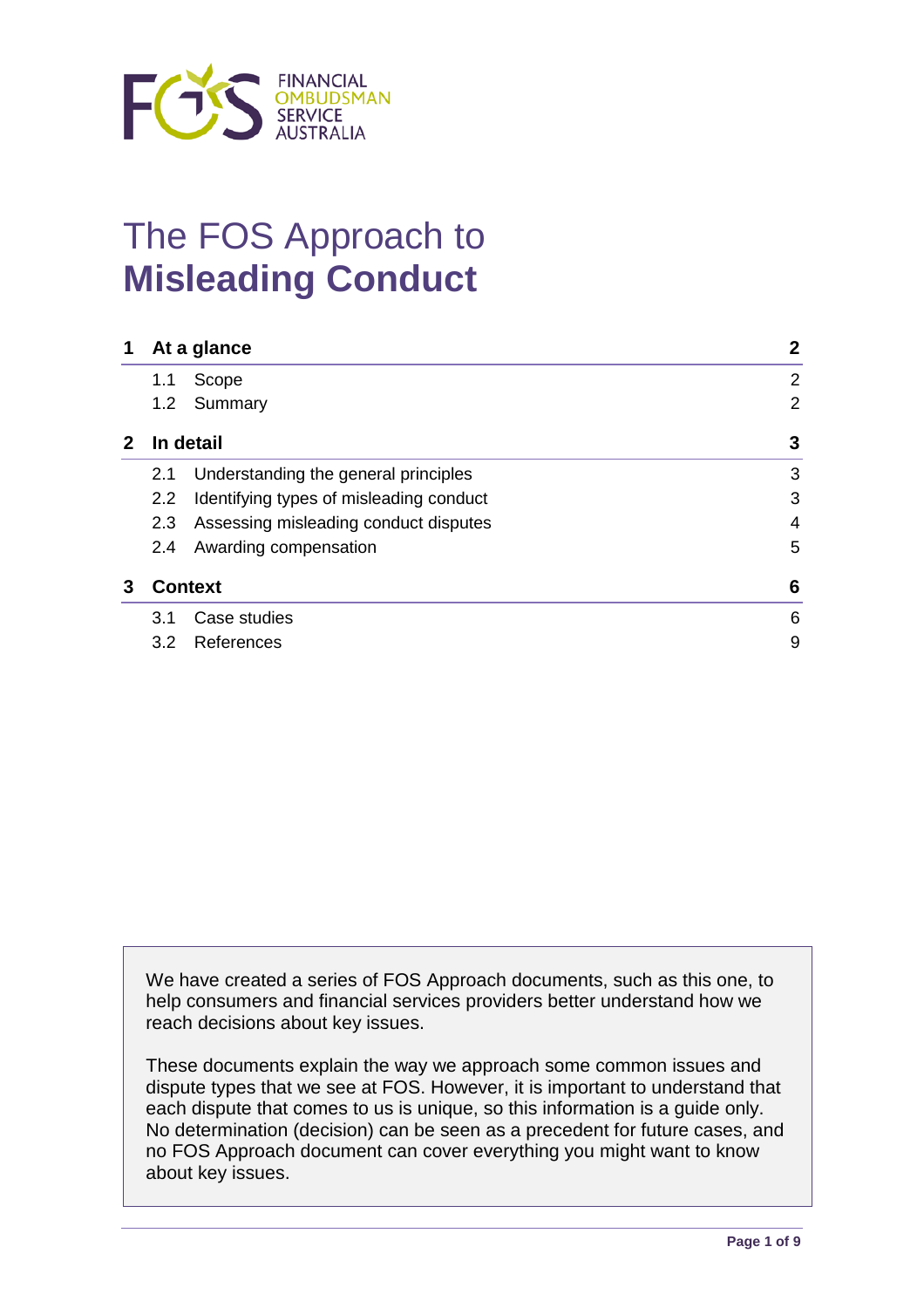# **1 At a glance**

## **1.1 Scope**

FOS often receives disputes from applicants saying that a financial services provider (FSP) has misled them.

This document sets out our approach to assessing disputes about misleading conduct.

## **1.2 Summary**

Misleading conduct is conduct that leads, or is likely to lead, a person into error. It is prohibited by Australian law.

It can occur through statements, acts, omissions or silence, even if there is no intention to mislead.

When assessing disputes about misleading conduct, FOS will:

- ask applicants and FSPs to supply relevant information
- consider all the available information to conclude what is most likely to have happened
- do what, in our opinion, is fair in all the circumstances, bearing in mind legal principles.

If FOS finds that an FSP has engaged in misleading conduct, the remedy is not to make the misrepresentation come true. Rather, FOS will compensate an applicant for any loss which they have suffered by relying on the misrepresentation. FOS may reduce the amount of any compensation if we believe an applicant did not take reasonable care to protect their own interests.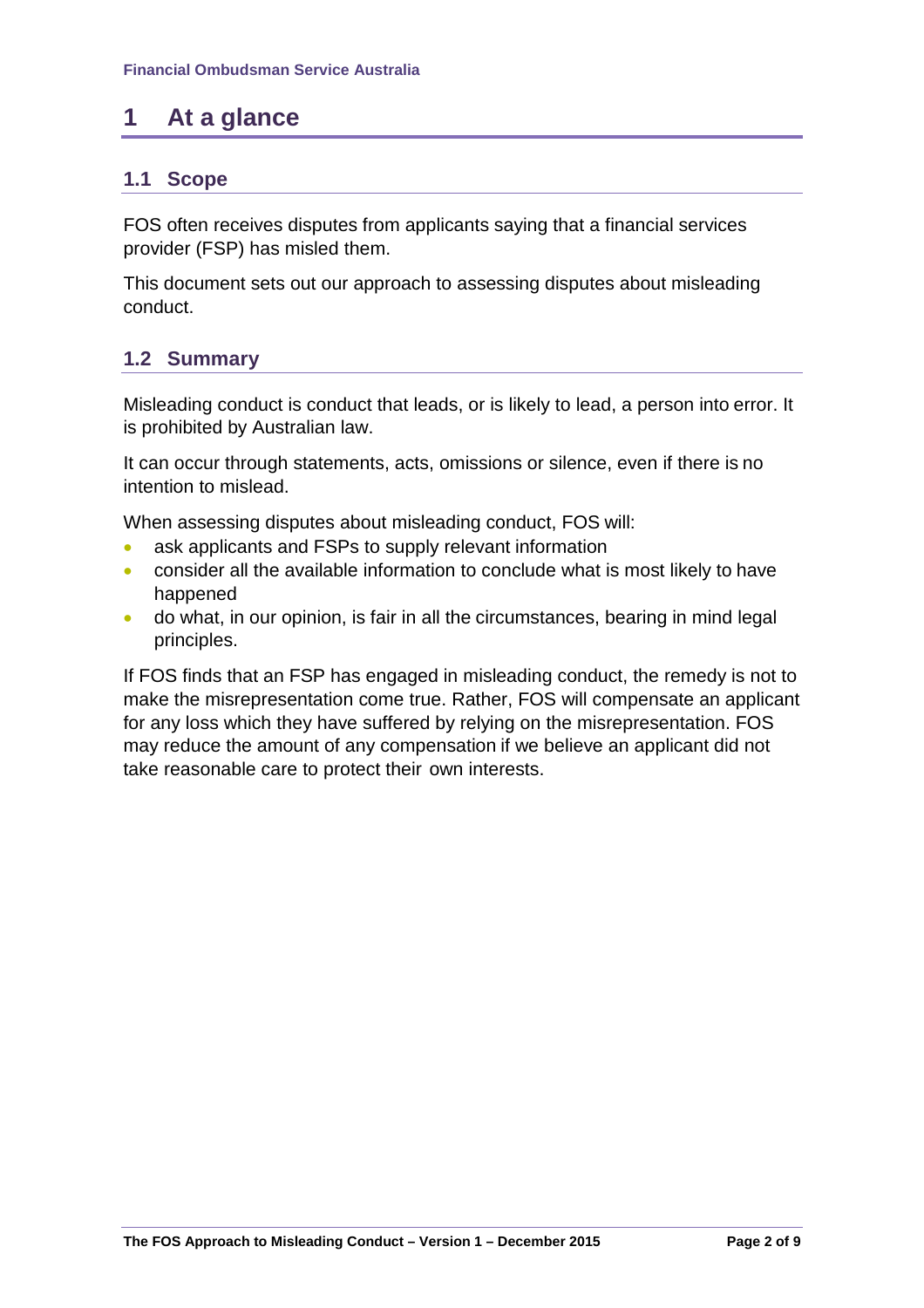# **2 In detail**

## **2.1 Understanding the general principles**

#### **What is misleading conduct?**

Conduct is misleading when it leads, or is likely to lead, someone into error or to believe something that is false.

Misleading conduct can happen when an FSP:

- says something that is wrong
- acts in a way that misleads an applicant
- does not say or do something when it should.

Misleading conduct can occur even if the FSP did not mean to mislead or the applicant could have found out the true position by looking into the matter further.

However, if applicants do not take reasonable care to protect their own interests, FOS might:

- find that a representation was not a 'real inducement' to enter into a contract
- reduce the amount of compensation we award (see 2.4).

#### **Which laws apply?**

For financial services, section 12DA of the *Australian Securities and Investments Commission Act 2001* (ASIC Act) and section 1041H of the *Corporations Act 2001* both prohibit misleading conduct.

Section 12DA of the ASIC Act states:

A person must not, in trade or commerce, engage in conduct in relation to financial services that is misleading or deceptive or is likely to mislead or deceive.

#### **2.2 Identifying types of misleading conduct**

#### **Can 'silence' be misleading?**

In certain circumstances, an FSP might mislead a customer by staying silent when it should say something.

Legally, bankers and lenders (unlike insurers) have no general duty of disclosure (although they are obliged to disclose some information under laws like the National Credit Code). For example, a lender is not usually required to draw a customer's attention to a particular term in a contract.

However, where in all the circumstances a customer has a reasonable expectation that the lender will disclose certain information, its failure to do so might be misleading conduct by silence.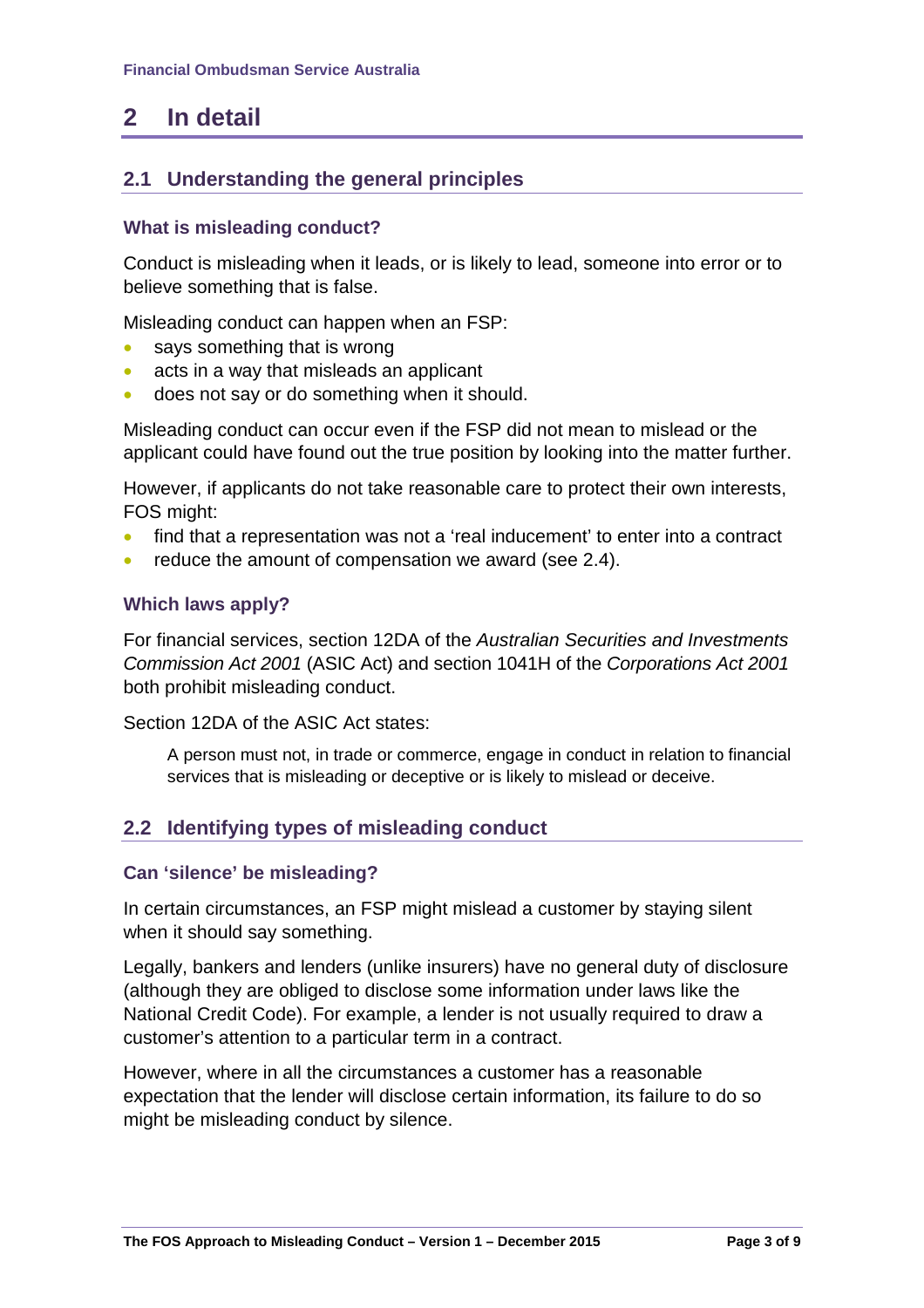Take loan break costs, for instance. If the customer asks the FSP directly about the cost to break a fixed-rate loan but the FSP remains silent or gives an incomplete response, the FSP's conduct might be considered misleading and it might be liable to pay compensation.

There is also a reasonable expectation that relevant facts will be disclosed by:

- financial advisers in their advice processes
- FSPs in their product disclosure statements for financial products.

#### **What about predictions and opinions?**

A prediction or opinion is not necessarily misleading if it turns out to be incorrect.

However, a person making a representation about a future matter, such as a profit or investment forecast, must have reasonable grounds for doing so and present evidence of these.

Without evidence, FOS will assume the person did not have reasonable grounds to make the representation.

#### **2.3 Assessing misleading conduct disputes**

#### **What information does FOS need?**

When assessing a misleading conduct dispute, FOS looks at all the circumstances of the case. We consider two main questions:

- Did the FSP mislead the applicant?
- If so, did the applicant suffer a loss by relying on the FSP's misleading conduct?

We usually request the following information:

| <b>Party</b> | <b>Information</b>                                                                                                                                                                                            |
|--------------|---------------------------------------------------------------------------------------------------------------------------------------------------------------------------------------------------------------|
| <b>FSP</b>   | A statement outlining the relevant officer's recollection of what was said.<br>(If the officer no longer works for the FSP, we expect the FSP to make<br>reasonable efforts to contact them for a statement.) |
|              | A copy of any file notes recording conversations with the applicant.                                                                                                                                          |
|              |                                                                                                                                                                                                               |

Applicant Any records made of the alleged representation.

We will also look at the case's context. For example, if the misleading conduct relates to text in a brochure, we will review the whole brochure.

#### **How do we reach a view in these disputes?**

FOS is not a court of law. We cannot take or test evidence on oath, or require third parties to give evidence. Instead we consider:

- available documents
- the recollections of the parties
- all relevant circumstances, including the applicant's conduct.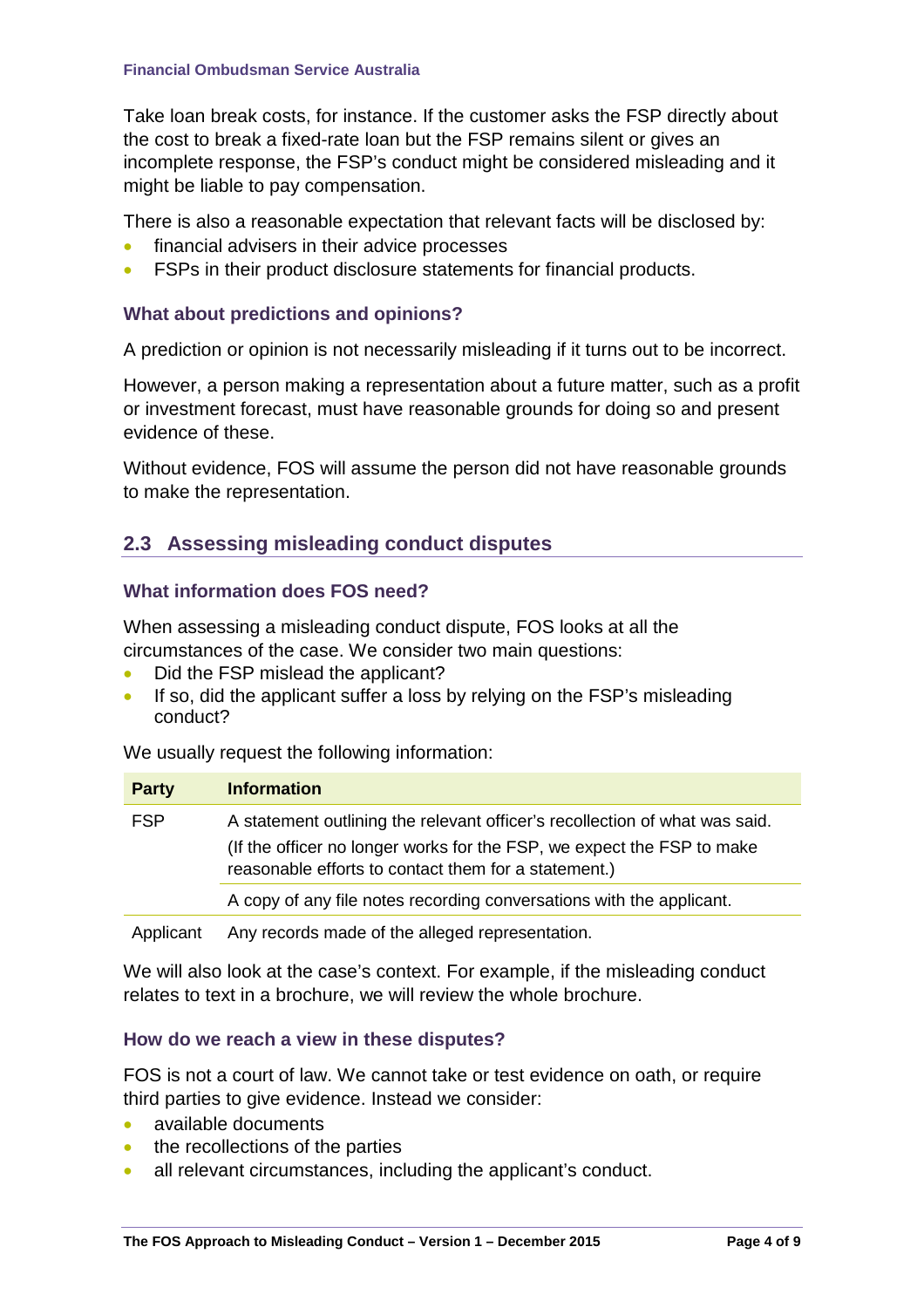We give more weight to written records created when the alleged conduct took place because they are more likely to accurately reflect what was said.

If there are no records, we will decide what is most likely to have occurred based on the information we receive. If there are conflicting recollections and these are evenly weighted, we may find that an applicant's claim cannot be established.

# **2.4 Awarding compensation**

#### **What is the remedy for misleading conduct?**

We may award compensation when we find an applicant has suffered loss by relying on an FSP's misrepresentation. We will not ask the FSP to make the representation come true.

To assess compensation, we consider how much worse off the applicant is. We compare the applicant's current position with their likely position had there been no misrepresentation.

Put another way, we ask applicants what they would have done differently. Was the expected benefit available elsewhere in the market? Did they lose the chance to gain that benefit?

#### **When will FOS not award compensation?**

We will not award compensation if the applicant:

- cannot show that they relied on the misleading conduct and suffered loss as a result
- would have suffered the loss regardless of the misleading conduct
- would not have been able to gain the benefit or take up the opportunity elsewhere.

The available information must support the applicant's claim.

#### **What happens if the applicant has not acted reasonably?**

FOS may reduce the compensation if the applicant's loss was caused by both:

- the FSP's misleading conduct, and
- the applicant's own failure to take reasonable care.

We will consider how much the applicant contributed to the loss.

However, if the FSP acted fraudulently or with the intent to cause loss and damage, we will not reduce the applicant's compensation.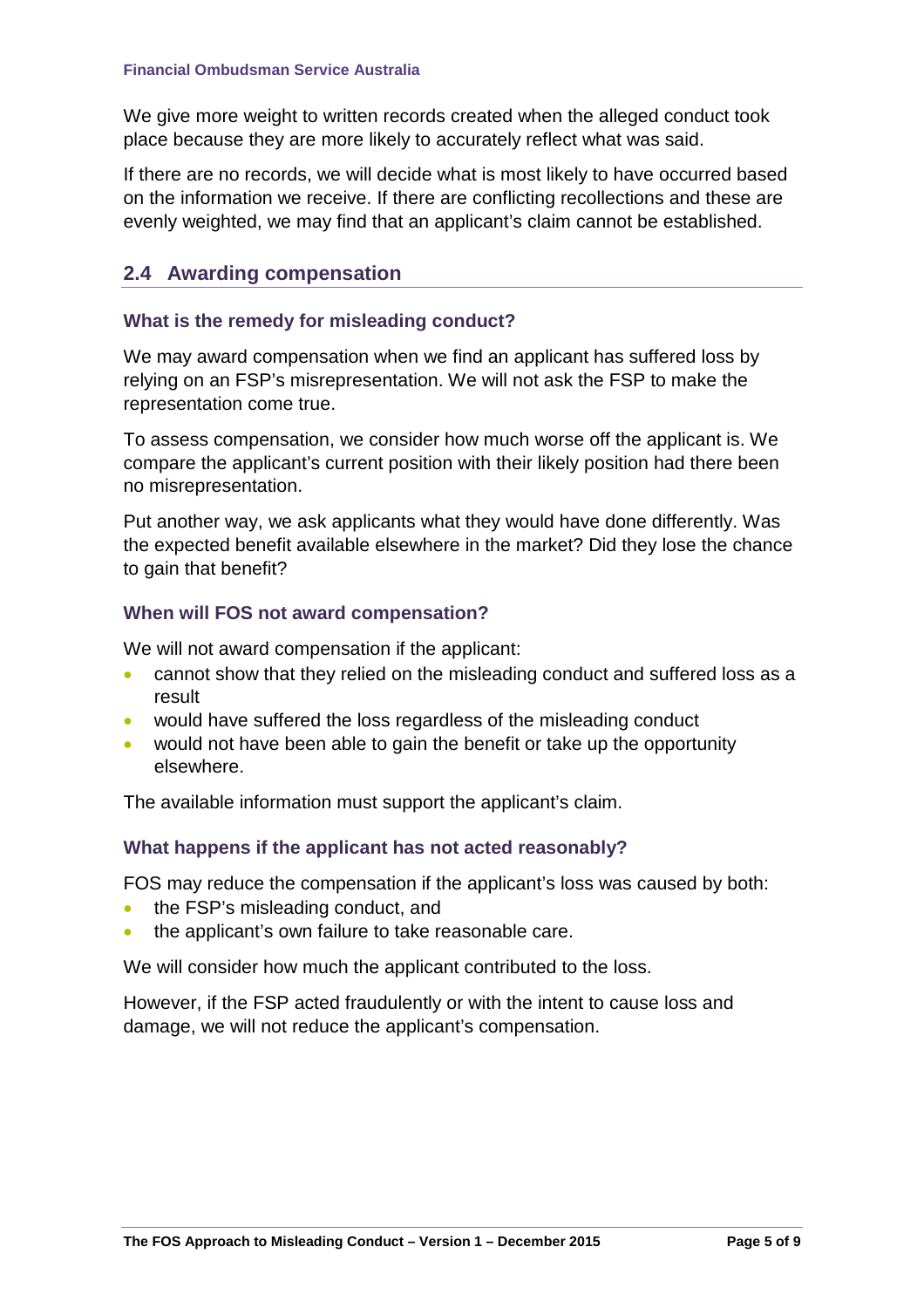# **3 Context**

#### **3.1 Case studies**

#### **Case 1: Misrepresentation about property finance pre-approval**

Over 12 years, the applicant, a property development company, had bought numerous properties at auction based on verbal funding pre-approval from an officer at the FSP.

The applicant's directors said that the officer verbally pre-approved funding for another purchase at a meeting in 2009.

Believing that finance was unconditionally approved, the applicant then bought a property at auction. However, on the evening before settlement, the FSP officer advised that finance had been declined. The sale contract had no 'subject to finance' clause.

The directors sought compensation for costs of \$16,541.48 because of the FSP's misleading conduct. The FSP disputed that the officer had given pre-approval, but it could not supply notes from the meeting.

FOS found that:

- the FSP officer had led the directors to believe that the FSP had approved finance before the auction
- the directors had then relied on this representation to enter into the purchase contract
- the FSP's misleading conduct caused financial loss of \$8,388.38 (see table), which it should compensate.

| <b>Consideration</b><br><b>Amount</b> |                                                                                    |                |
|---------------------------------------|------------------------------------------------------------------------------------|----------------|
| Loss                                  | Vendor fee for delaying settlement                                                 | \$10,000       |
|                                       | Conveyancer fee for renegotiating and refinancing the<br>purchase                  | \$275          |
|                                       | Lost rental income from delayed settlement                                         | \$2,777        |
| <b>Benefit</b>                        | Loan repayments the applicant avoided by not obtaining a<br>loan before settlement | $-$ \$4,663.62 |
|                                       | .                                                                                  |                |

**Total \$8,388.38**

FOS did not support the directors' claim for credit card interest costs. This was because they could have withdrawn from the purchase when the FSP declined funding, avoiding these extra costs.

#### **Case 2: Misleading conduct by silence over construction funds**

The applicants applied to the FSP for low doc loans to buy two blocks of land, which they intended to build on. The FSP was aware of their plans at the time.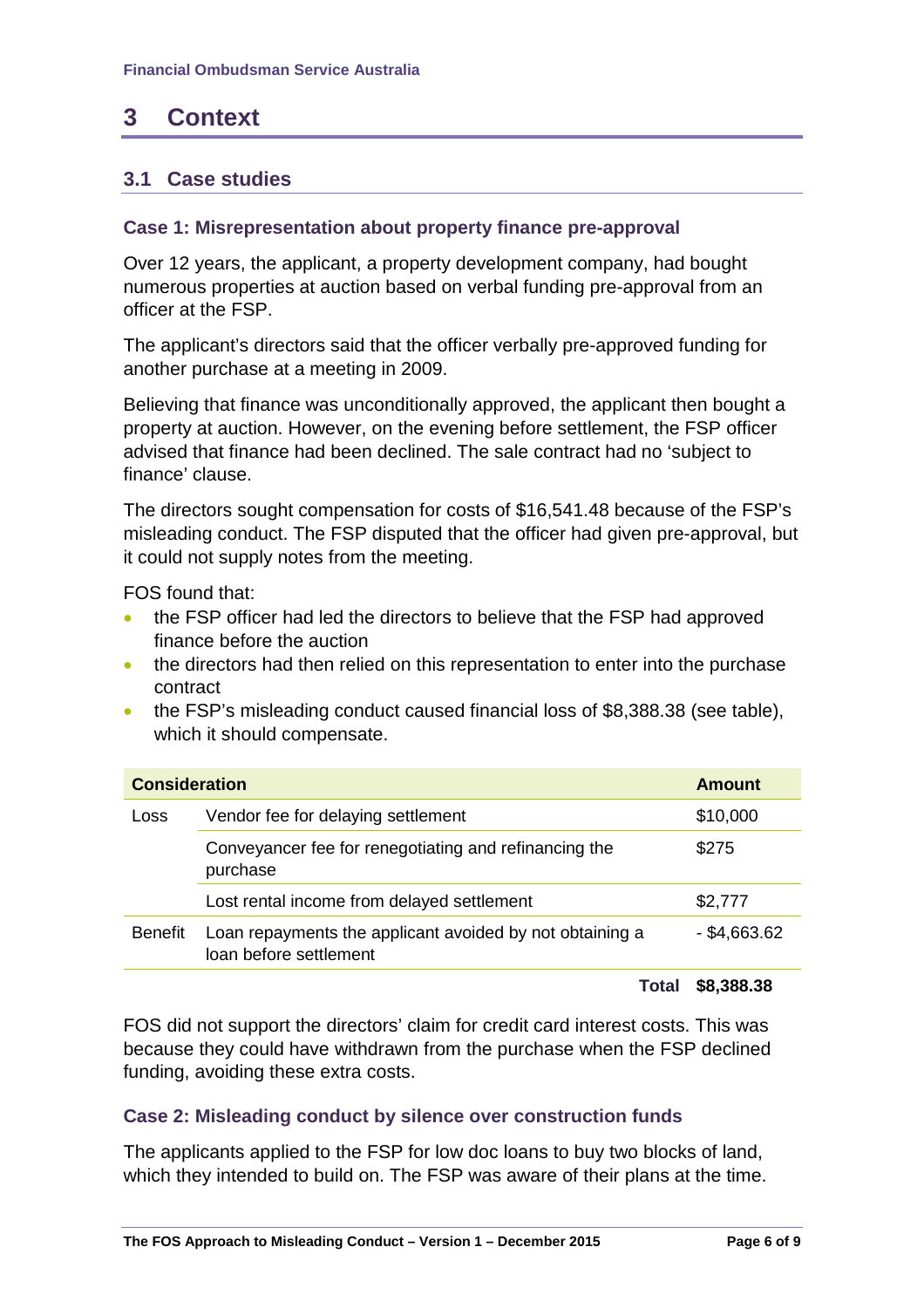However, when they later applied for finance to develop the blocks, the FSP declined their application.

The FSP's loan file included a handwritten note to the lending officer saying it could not provide a low doc loan for construction. Its policy also stated that low doc loans were not available for property development. Yet the FSP did not communicate this to the applicants when they applied for the original loans.

FOS found that the applicants had a reasonable expectation that the FSP would disclose its inability to fund construction as it was aware they were:

- buying the blocks as investments and intended to build on them
- likely to need funds for future development.

By remaining silent, the FSP misled the applicants and needed to compensate them.

This meant the FSP should take possession of the blocks, pay the costs of selling them and keep the proceeds. The FSP should then extinguish the applicants' loans and:

- refund all repayments the applicants had made to the loans
- pay the applicants' costs for obtaining the loans and purchasing the blocks (including deposits, stamp duty and legal costs)
- pay their costs for owning the land (including council rates, water rates and pre-building costs)
- pay \$4,000 for stress and inconvenience.

#### **Case 3: Apportionment of loss for loan break costs**

In 2008, the applicants took out a five-year fixed rate loan with the FSP. The applicants paid out the loan about one year later with a break cost of \$32,795.

They told FOS they had expected this break cost to be no more than \$3,000 based on phone conversations they had with FSP officers before entering into the loan contract.

FOS found it was more likely than not that the FSP discussed a break fee of around \$3,000 but did not tell the applicants that a break cost might also apply based on falling interest rates.

We took into account that the applicants clearly and consistently recalled the conversations, while the FSP officers neither recalled nor recorded them.

We were satisfied that the applicants were misled, because any discussion about fees for ending a fixed rate contract early must be comprehensive. It must include both the known fees and the possibility that other fees might apply if interest rates fall.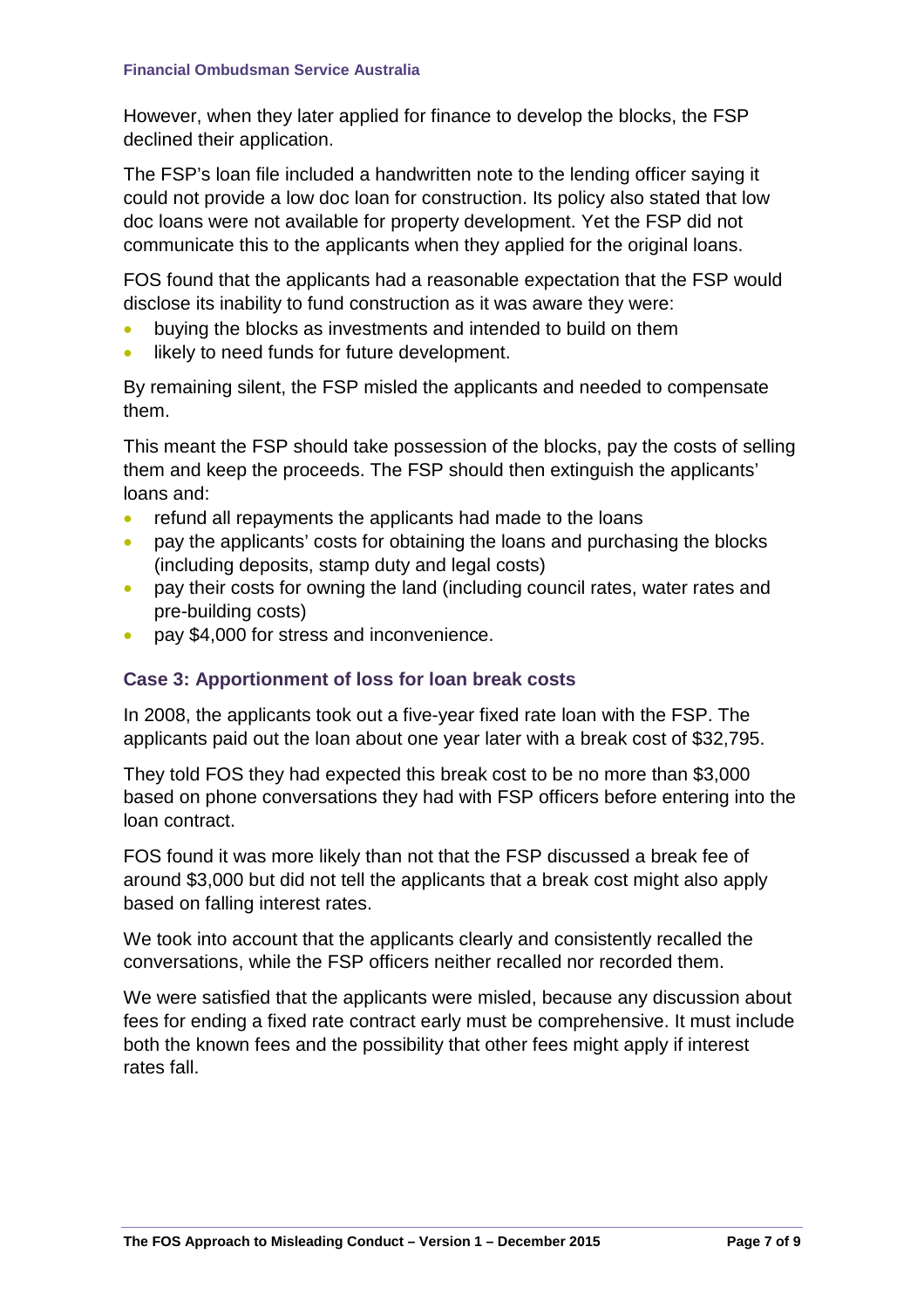#### **Financial Ombudsman Service Australia**

However, we reduced the amount of compensation for the applicants by 70% because:

- the FSP wrote to the applicants after their conversations to explain that a break cost might apply if the loan was prepaid and that it could not be calculated until it was actually prepaid
- the applicants did not clarify the letter with the FSP, even though it went against what they had previously been told
- they had always planned to sell their property and break the loan after 12 months, so they should have fixed it for 12 months rather than five years.

FOS found the FSP should repay the applicants 30% of the break cost paid – \$9,838.70 – plus interest on this amount at the variable loan interest rate.

#### **Case 4: Misrepresentation about policy coverage**

The applicants were moving house and asked the FSP about their contents insurance while they were in transit to their new address.

The FSP's consultant told them they would be covered but did not say this was limited to two events: fire and motor vehicle accident.

When the applicants' contents were damaged by both rain and the removalists, the FSP denied their claim because these were not insured events.

FOS found that the FSP consultant's unqualified response was misleading by omission. The consultant should have told the applicants that the cover was limited or referred them to the policy document.

So it was reasonable that they assumed the same level of cover applied during the move as would have applied if the contents had been damaged at their home.

FOS also accepted the applicants relied on the misrepresentation given that they:

- asked the consultant a specific question
- were entitled to expect the consultant to be familiar with the policy
- were given an unqualified response.

The fact that the applicants had a copy of the policy did not help the FSP given the specific misrepresentation occurred at almost the same time as the loss.

However, we only accepted the rain-damaged items as the applicants' loss because their contents policy did not include accidental damage or the actions of removalists.